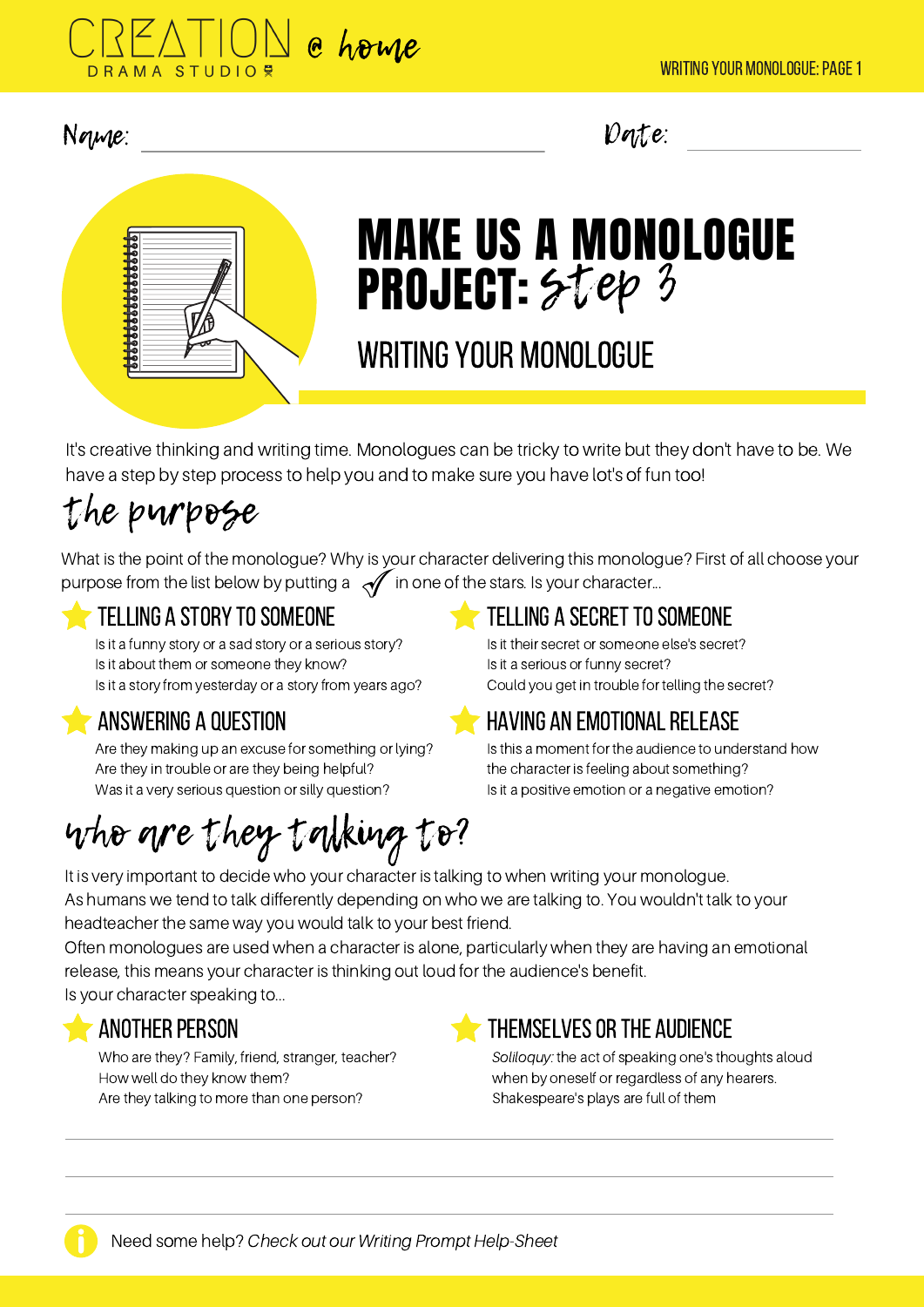



MAKE US A MONOLOGUE **PROJECT:** Step 3

WRITING YOUR MONOLOGUE

beginning, middle and end

It may sound obvious but your monologue needs to have a clear beginning, middle and end. Treat your monologue like a mini story. There should be a clear change from the beginning to the end. Your character is going on a journey and taking the audience with them. Let's make it super interesting! Plan below what you want to happen at the beginning, middle and end of your monologue. You are not writing the actual lines yet, just making notes.

beginning...

middle...

end...

Need some help? Check out our Beginning, Middle and End Examples Help-Sheet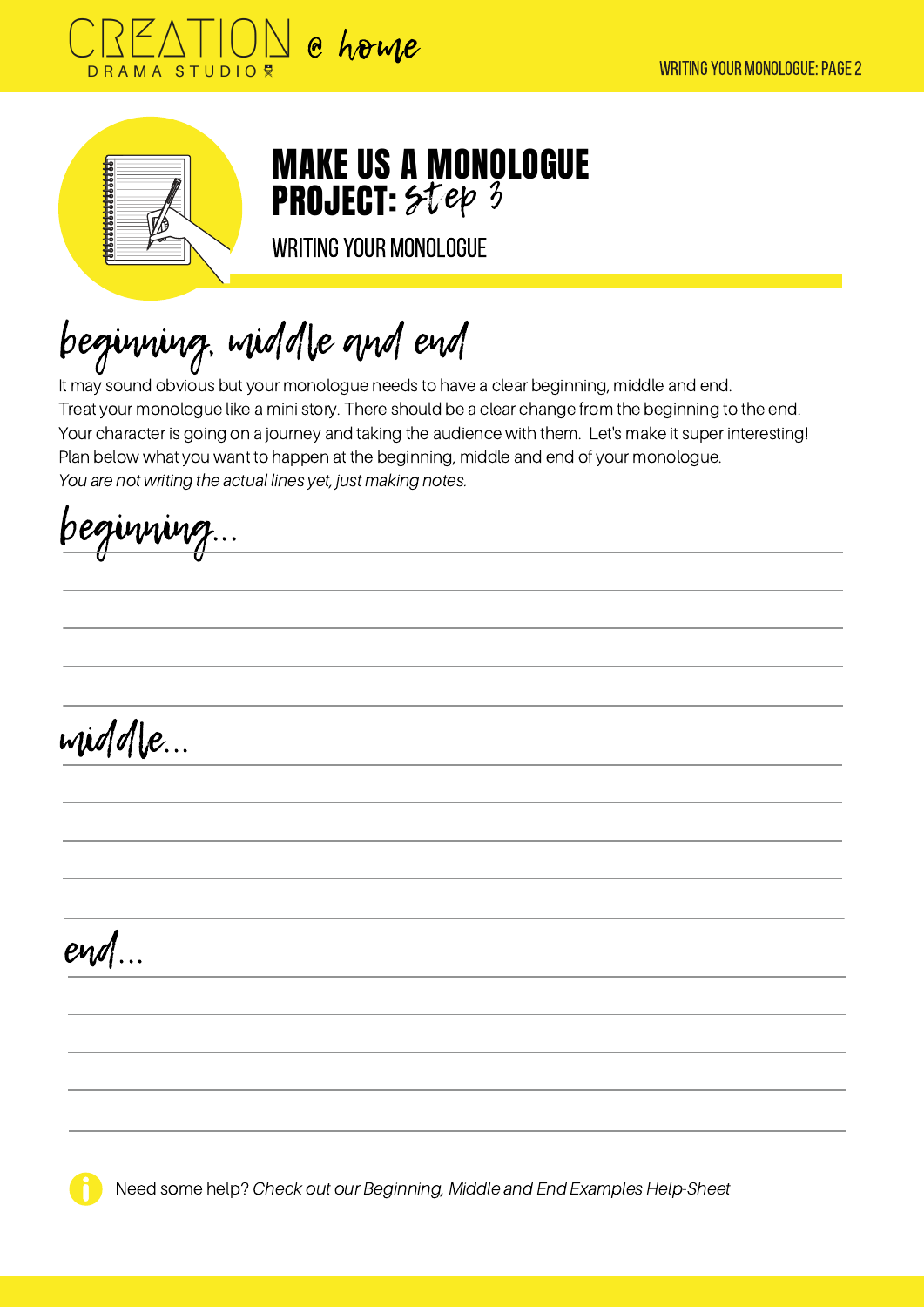



MAKE US A MONOLOGUE **PROJECT:** Step 3

WRITING YOUR MONOLOGUE

how to start

Your monologue should get the listener's attention right away and draw them in.

The opening line of your monologue will set the tone for the rest of the piece and give the audience a sense of the character voice's and language.

Once you have the plan and outline for your monologue try writing some opening lines. Experiment and try saying them out loud in character to see which one is the most interesting and has the most impact!

the opening line...

# how to end

The last line of your monologue is just as important as the first. How do you want to finish your monologue? What do you want the audience to feel or think about? The ending should be clear and strong. Experiment with your last line below.

the last line...

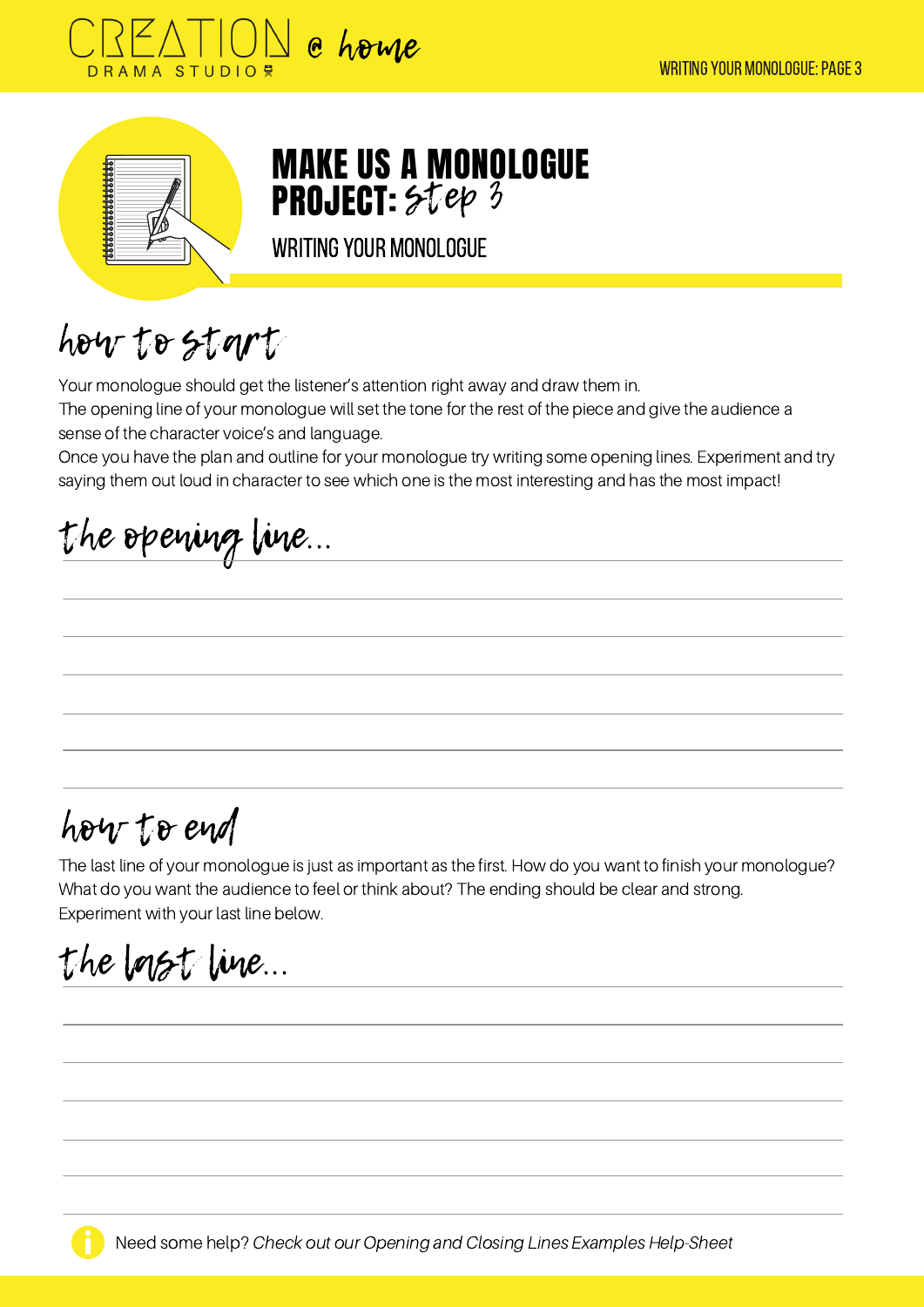



# MAKE US A MONOLOGUE **PROJECT:** Step 3

WRITING YOUR MONOLOGUE

moment of discovery

Need some help? Check out our Moments of Discovery Help-Sheet

Somewhere between the middle and the end of your monologue there should be a moment of discovery or a revelation (a surprising and previously unknown fact).

This could be a moment of discovery for the speaker or a moment of discovery for the audience. Having a revelation in the monologue will give it purpose. What is this moment for your character? Write some notes on what this could be below

# now it's time...

By now you should have a clear plan for your monologue. You have the purpose, who you are talking to, ideas for the beginning, middle and end, the opening line, the closing line and the moment of discovery. Now all you need to do is connect the dots! That's right guys it's time to start writing your monologue! Before we leave you here are some final tips:

### READOTHER MONOLOGUES

Reading other monologues will help you to inspire you and give you ideas!

Look at our Example Monologues Help-Sheet

### USEYOURCHARACTER'SVOICE

A strong character voice in a monologue can go a long way to adding colour and interest to the piece. Think in your character's voice when you write the monologue and include any slang or particular words they might use.

### DESCRIPTION & DETAIL

All the audience can rely on is the words you use to describe a certain moment or a certain detail. You should try to include in as many of the senses as you can in your monologue.

## **READ IT OUT LOUD**

A monologue is written to be read out loud to an audience. So test it out by reading it out to yourself or to a family member.

Are there any moments where the monologue is confusing? Try making these moments more simple so the monologue is easy to follow for the listener.

### $E$ DIT + CUT IT DOWN

A great monologue will not be too long or expansive. You want to include the essentials and hit the reader with just enough information to keep them interested. Read over the monologue and edit it so it is not too long or overdone. Take out any unnecessary lines or confusing phrases. Cut out any words that do not add to the character's voice or language.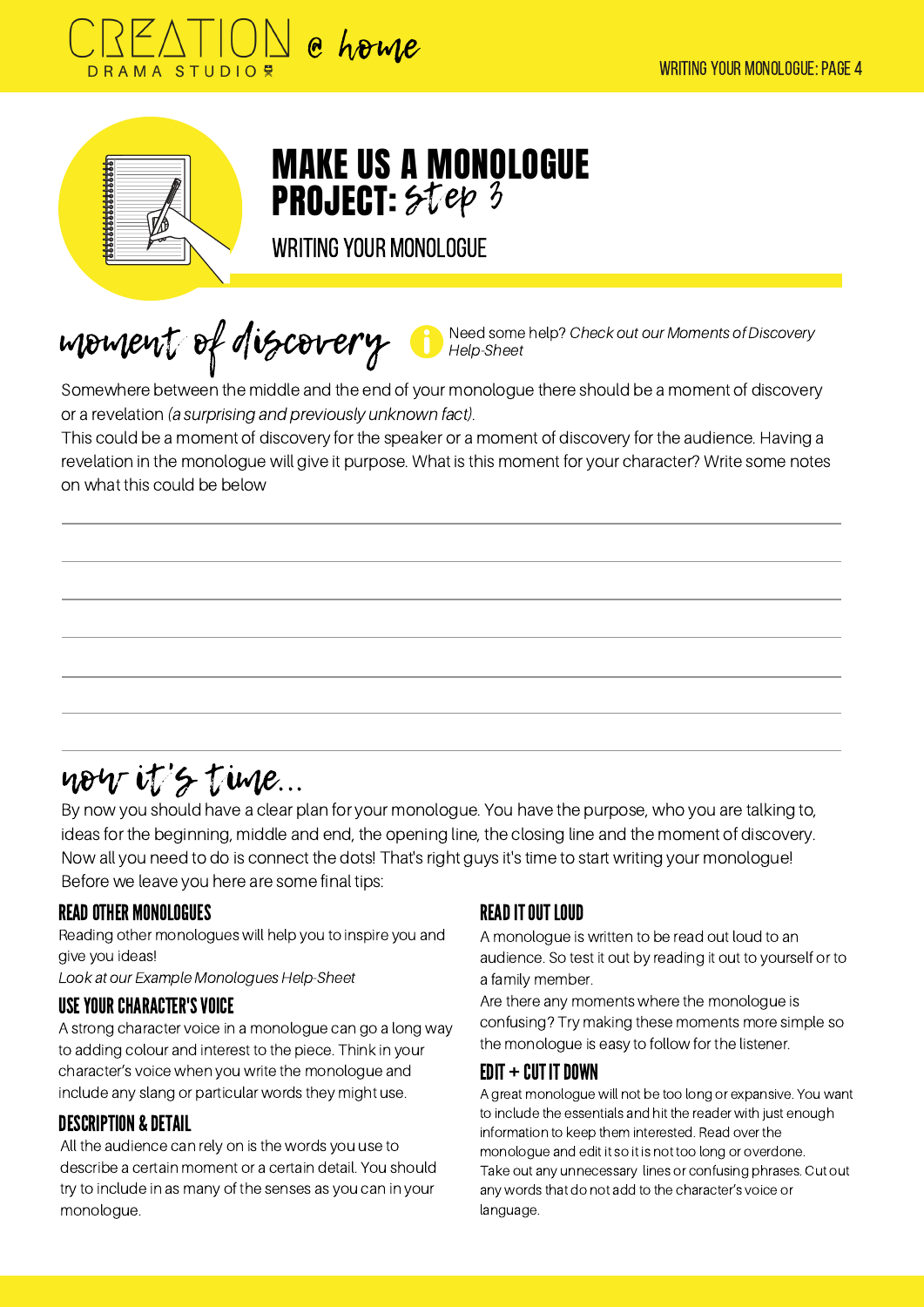

my character monologue